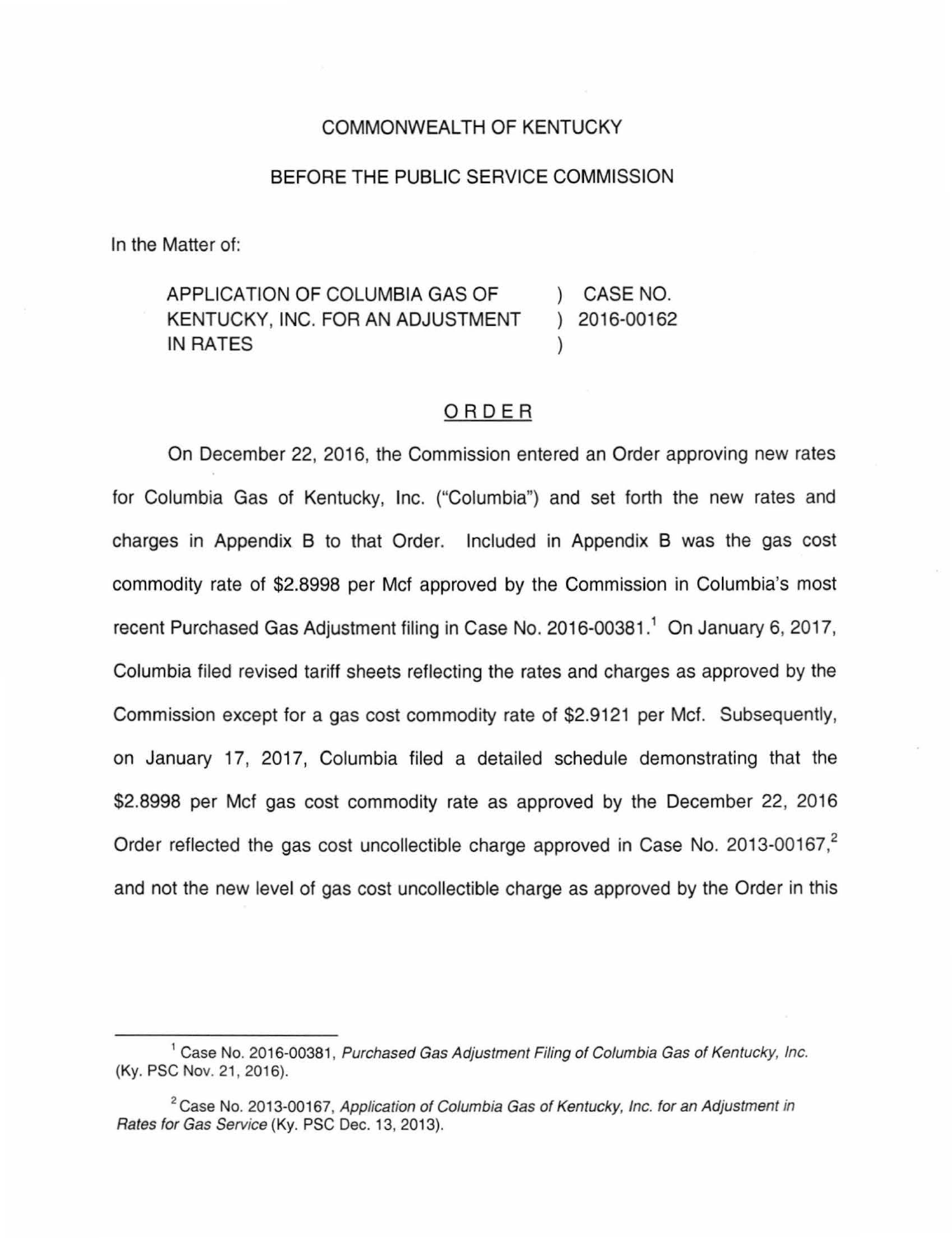proceeding.<sup>3</sup> Correcting for this omission results in a gas cost commodity rate of \$2.9121 per Met.

The Commission, having reviewed the revised tariff sheets and schedule filed by Columbia, finds that the correct gas cost commodity rate is \$2.9121 per Mcf based on the new uncollectible accrual rate, and that the December 22, 2016 Order should be amended to reflect the correct rate.

IT IS THEREFORE ORDERED nunc pro tunc that:

1. Appendix B to the December 22, 2016 Order is amended by deleting the erroneous gas cost commodity rate of \$2.8998 per Met and adding the correct gas cost commodity rate of \$2.9121 per Met.

2. The rates set forth in the Appendix to this Order shall replace those set forth as Appendix B to the December 22, 2016 Order.

By the Commission

ENTERED **JAN 3 0 2017**  KENTUCKY PUBLIC SERVICE COMMISSION

ATTEST: Faline R. Mathews

<sup>&</sup>lt;sup>3</sup> In Case No. 2009-00141, Application of Columbia Gas of Kentucky, Inc. for an Adjustment in Rates (Ky. PSG Oct. 26, 2009), Columbia received approval to add a provision to its Gas Cost Adjustment clause to include in the calculation of its Expected Commodity Gas Cost the uncollectible accrual rate used to establish rates in Columbia's most recent rate case.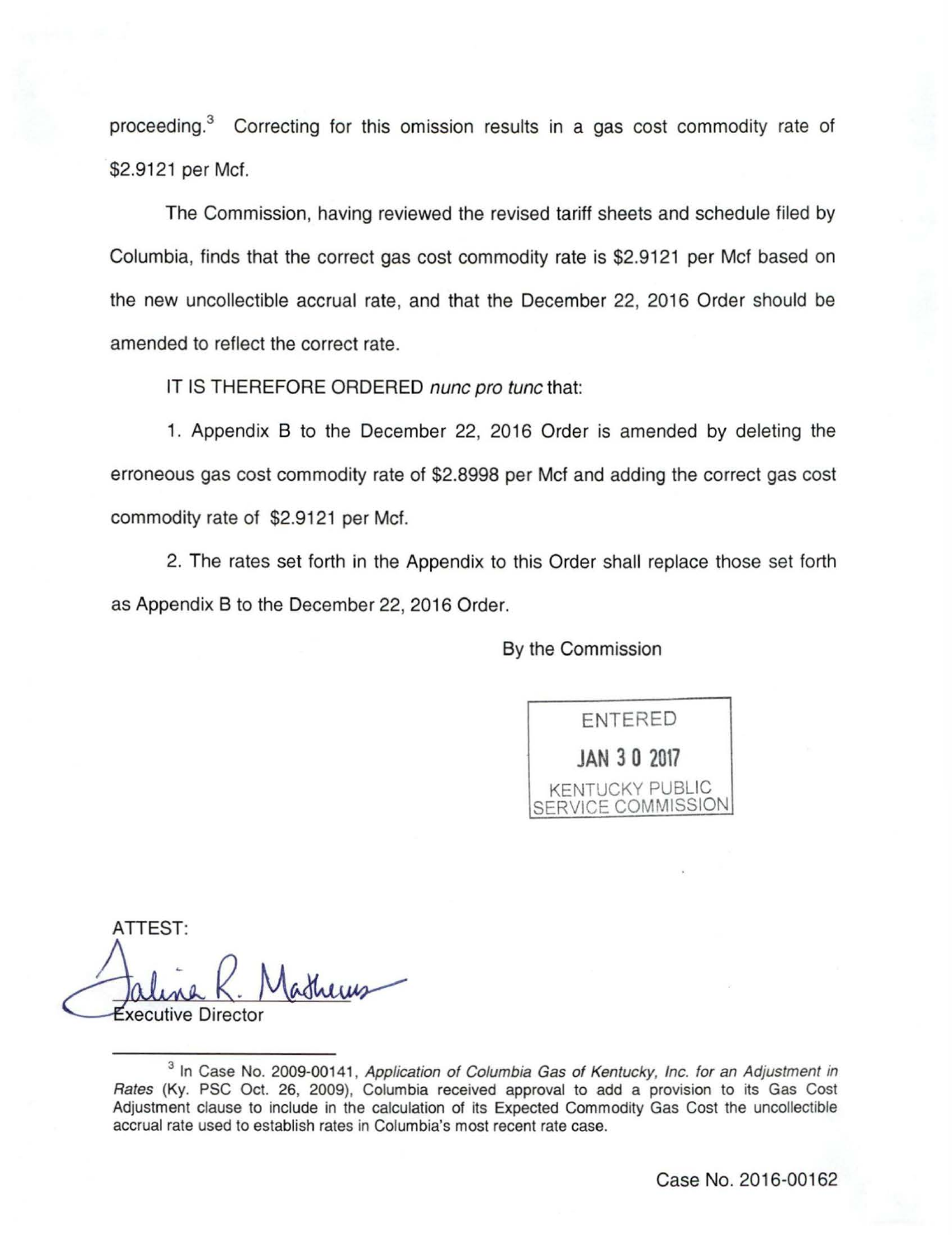## APPENDIX

# APPENDIX TO AN ORDER OF THE KENTUCKY PUBLIC SERVICE COMMISSION IN CASE NO. 2016-00162 DATED **JAN 3 0 <sup>2017</sup>**

The following rates and charges are prescribed for the customers served by Columbia Gas of Kentucky. All other rates and charges not specifically mentioned herein shall remain the same as those in effect under authority of this Commission prior to December 22, 2016.

|                                | <b>Base Rate</b> |          | Gas Cost  | <b>Total Billing</b> |
|--------------------------------|------------------|----------|-----------|----------------------|
|                                | Charge           | Demand   | Commodity | Rate                 |
| <b>Sales Service</b>           |                  |          |           |                      |
| Rate Schedule GSR              |                  |          |           |                      |
| <b>Customer Charge</b>         | \$16.00          |          |           | \$16.00              |
| Delivery Charge per Mcf        | \$3.5665         | \$1.8111 | \$2.9121  | \$8.2897             |
| Rate Schedule GSO              |                  |          |           |                      |
| <b>Customer Charge</b>         | \$44.69          |          |           | \$44.69              |
| Delivery Charge per Mcf        |                  |          |           |                      |
| First 50 Mcf or less           | \$3.0181         | \$1.8111 | \$2.9121  | \$7.7413             |
| Next 350 Mcf                   | \$2.3295         | \$1.8111 | \$2.9121  | \$7.0527             |
| Next 600 Mcf                   | \$2.2143         | \$1.8111 | \$2.9121  | \$6.9375             |
| Over 1,000 Mcf                 | \$2.0143         | \$1.8111 | \$2.9121  | \$6.7375             |
| Rate Schedule IS               |                  |          |           |                      |
| <b>Customer Charge</b>         | \$2007.00        |          |           | \$2007.00            |
| Delivery Charge per Mcf        |                  |          |           |                      |
| First 30,000 Mcf               | \$.6285          |          | \$2.9121  | \$3.5406             |
| Next 70,000 Mcf                | \$.3737          |          | \$2.9121  | \$3.2858             |
| Over 100,000 Mcf               | \$.3247          |          | \$2.9121  | \$3.2368             |
| Firm Service Demand Charge     |                  |          |           |                      |
| Demand Charge times Daily Firm |                  |          |           |                      |
| Volume (Mcf) in Customer       |                  |          |           |                      |
| Service Agreement              |                  | \$6.8133 |           | \$6.8133             |
| Rate Schedule IUS              |                  |          |           |                      |
| <b>Customer Charge</b>         | \$567.40         |          |           | \$567.40             |
| Delivery Charge per Mcf        |                  |          |           |                      |
| For All Volumes Delivered      | \$1.1544         | \$1.8111 | \$2.9121  | \$5.8776             |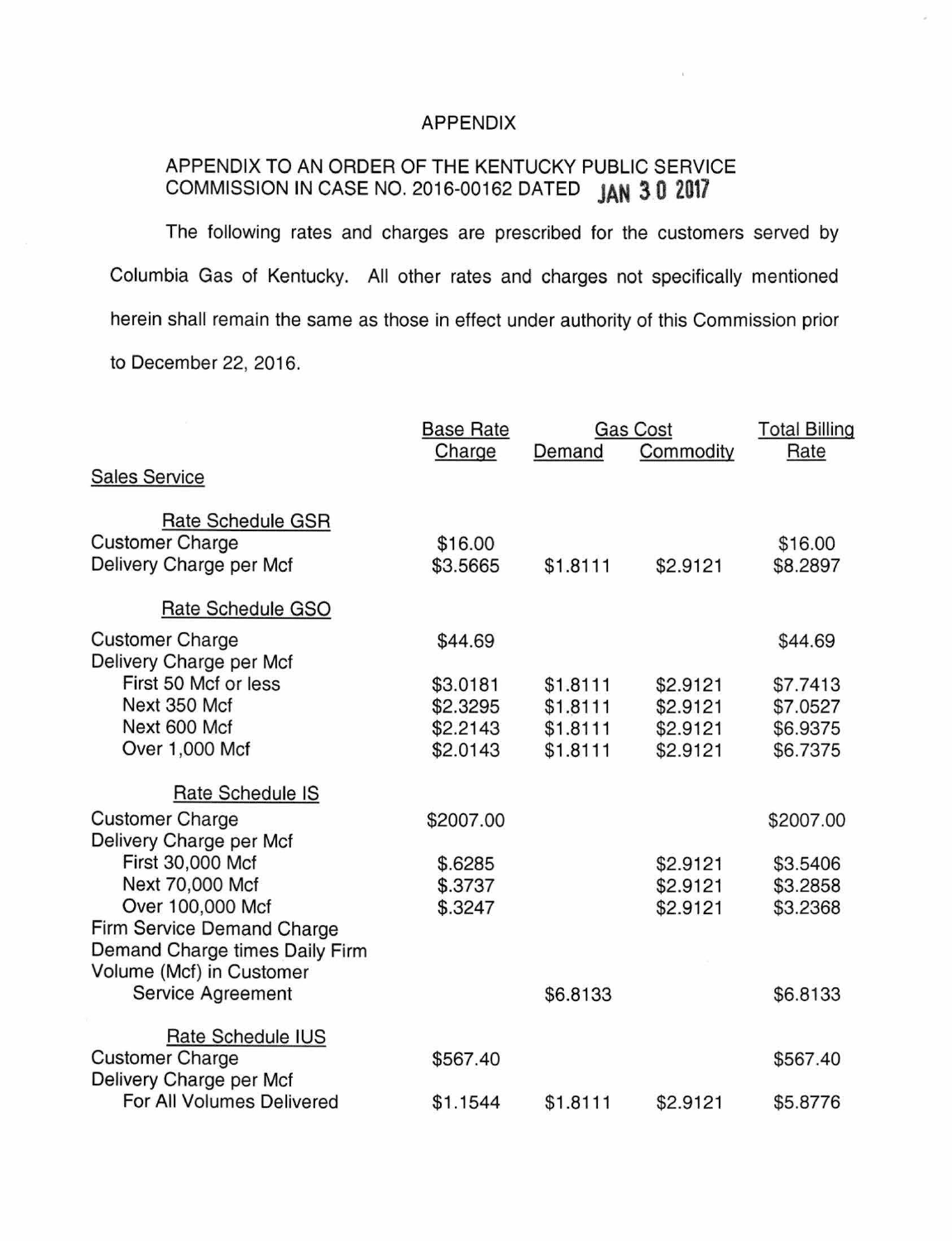|                                                                                                                                                                                                     | <b>Base Rate</b><br>Charge    | Demand  | <b>Gas Cost</b><br>Commodity | <b>Total Billing</b><br>Rate                                                  |
|-----------------------------------------------------------------------------------------------------------------------------------------------------------------------------------------------------|-------------------------------|---------|------------------------------|-------------------------------------------------------------------------------|
| <b>Transportation Service</b>                                                                                                                                                                       |                               |         |                              |                                                                               |
| Rate Schedule DS                                                                                                                                                                                    |                               |         |                              |                                                                               |
| <b>Customer Charge</b><br>Customer Charge (GDS only)<br>Customer Charge (IUDS only)                                                                                                                 |                               |         |                              | \$2007.00<br>\$44.69<br>\$567.40                                              |
| Delivery Charge per Mcf<br>First 30,000 Mcf<br>Next 70,000 Mcf<br>Over 100,000 Mcf<br>-Grandfathered Delivery Service<br>First 50 Mcf or less<br>Next 350 Mcf<br>Next 600 Mcf<br>All Over 1,000 Mcf | \$.6285<br>\$.3737<br>\$.3247 |         |                              | \$.6285<br>\$.3737<br>\$.3247<br>\$3.0181<br>\$2.3295<br>\$2.2143<br>\$2.0143 |
| <b>Banking and Balancing Service</b><br>Rate per Mcf                                                                                                                                                |                               | \$.0209 |                              | \$.0209                                                                       |
| Rate Schedule MLDS<br><b>Customer Charge</b><br>Delivery Charge<br><b>Banking and Balancing Service</b><br>Rate per Mcf                                                                             |                               | \$.0209 |                              | \$255.90<br>\$.0858<br>\$.0209                                                |
| Rate Schedule SVGTS<br><b>General Service Residential</b><br><b>Customer Charge</b><br>Delivery Charge per Mcf                                                                                      |                               |         |                              | \$16.00<br>\$3.5665                                                           |
| <b>General Service Other -</b><br>Commercial or Industrial<br><b>Customer Charge</b><br>First 50 Mcf or less<br>Next 350 Mcf<br>Next 600 Mcf<br>Over 1,000 Mcf                                      |                               |         |                              | \$44.69<br>\$3.0181<br>\$2.3295<br>\$2.2143<br>\$2.0143                       |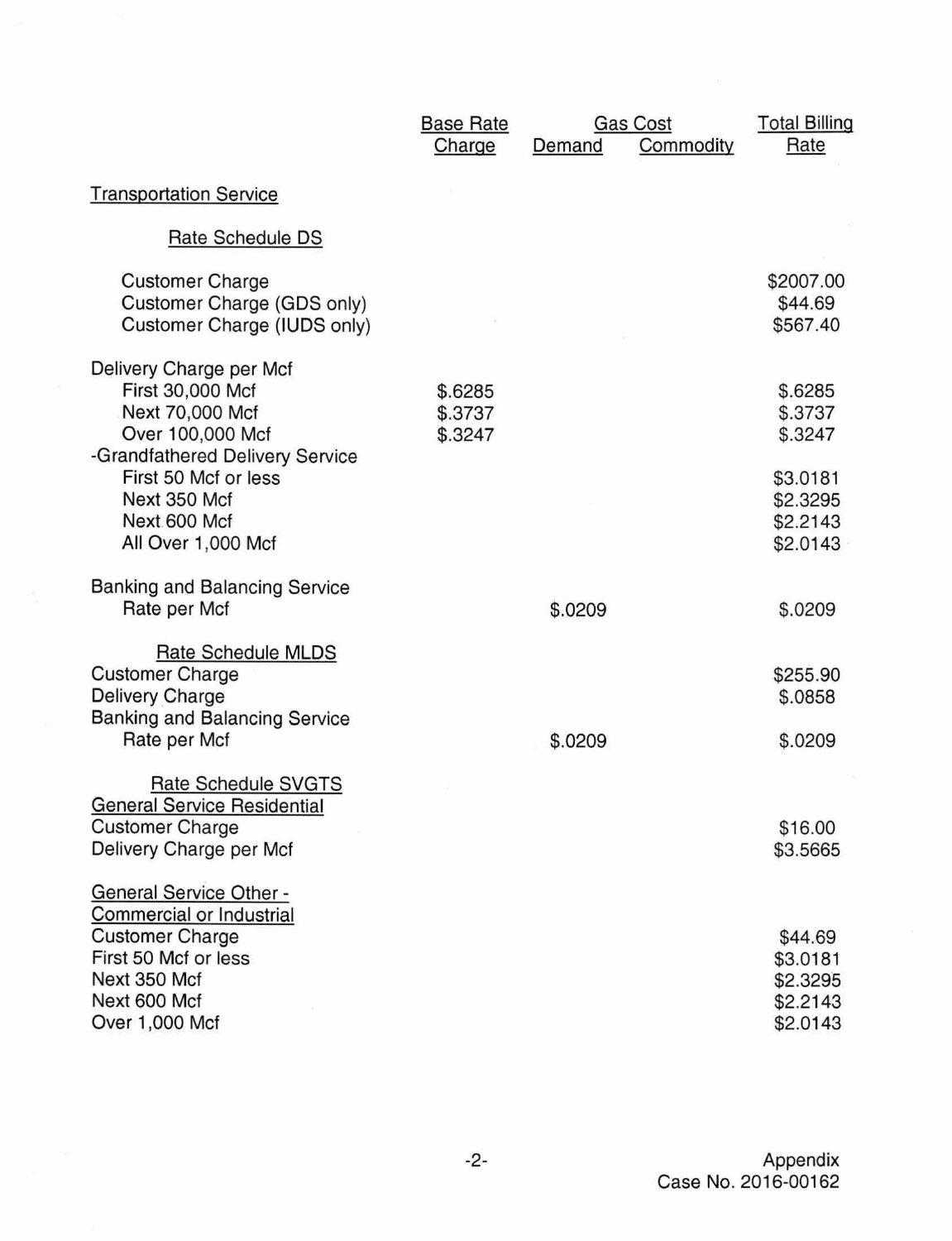(Rate Schedule SVGTS cont.)

| \$567.40 |
|----------|
| \$1.1544 |
|          |

Accelerated Main Replacement Program (Per customer per month)

Rate GSR, Rate SVGTS - Residential Service<br>Rate GSO, Rate GDS, Rate SVGTS - Commercial or Industrial Service \$0.00 Rate GSO, Rate GDS, Rate SVGTS - Commercial or Industrial Service \$0.00<br>Rate IUS, Rate IUDS \$0.00 Rate IUS, Rate IUDS<br>
Rate IS. Rate DS.<sup>4</sup> Rate SAS<br>
\$0.00 Rate IS, Rate  $DS$ ,  $4$  Rate SAS  $$0.00$ 

<sup>4</sup>Excluding customers subject to Flex Provisions of Rate Schedule OS.